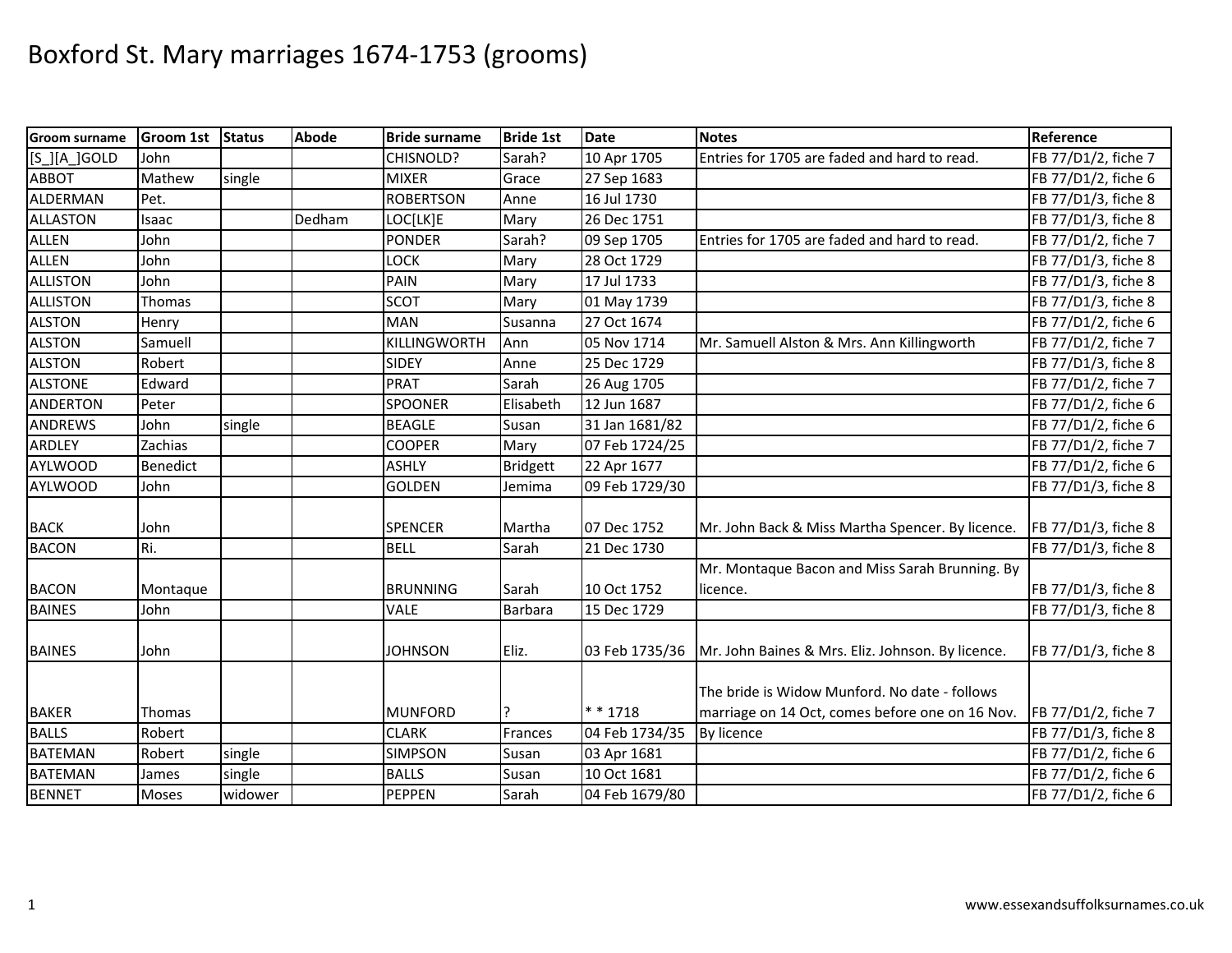| Groom surname     | <b>Groom 1st</b> | <b>Status</b> | <b>Abode</b> | <b>Bride surname</b>  | <b>Bride 1st</b> | <b>Date</b>    | <b>Notes</b>                                 | Reference           |
|-------------------|------------------|---------------|--------------|-----------------------|------------------|----------------|----------------------------------------------|---------------------|
| <b>BENNET</b>     | Joseph?          |               |              | $[N]$ $[A]$ $*$ $[N]$ | Maria            | 03 Aug 1705    | Entries for 1705 are faded and hard to read. | FB 77/D1/2, fiche 7 |
| <b>BENNINGTON</b> | Willm            |               |              | <b>GODDEN</b>         | Eliz.            | 09 Sep 1729    |                                              | FB 77/D1/3, fiche 8 |
| <b>BETTS</b>      | Thomas           | single        |              | <b>REYNOLDS</b>       | Frances          | 26 Sep 1680    |                                              | FB 77/D1/2, fiche 6 |
| <b>BIGSBY</b>     | Thomas           |               |              | <b>SCOTT</b>          | Susan            | 20 Jan 1677/78 |                                              | FB 77/D1/2, fiche 6 |
| <b>BINES</b>      | Thos             |               |              | <b>UPSON</b>          | Ma.              | 01 Feb 1730/31 |                                              | FB 77/D1/3, fiche 8 |
| <b>BINES</b>      | Peter            |               |              | <b>HIGHAM</b>         | Sarah            | 24 Feb 1733/34 |                                              | FB 77/D1/3, fiche 8 |
| <b>BOND</b>       | William          |               |              | <b>DREW</b>           | Alice            | 18 Nov 1722    |                                              | FB 77/D1/2, fiche 7 |
| <b>BOOR</b>       | John             |               |              | <b>GODDEN</b>         | Mary             | 12 Feb 1726/27 |                                              | FB 77/D1/2, fiche 7 |
| <b>BOSTON</b>     | William          |               |              | <b>SKINNER</b>        | Dorcas           | 13 Oct 1674    |                                              | FB 77/D1/2, fiche 6 |
| <b>BOUTTEL</b>    | Matthew          |               | <b>Bures</b> | <b>TURNER</b>         | Mary             | 09 Oct 1743    |                                              | FB 77/D1/3, fiche 8 |
| <b>BOWERS</b>     | Aaron            |               |              | <b>ELMER</b>          | Sarah            | 18 Jan 1747/48 |                                              | FB 77/D1/3, fiche 8 |
| <b>BRAYBROOK</b>  | Daniel           | widower       |              | <b>KINGSBURY</b>      | Margaret         | 05 Apr 1747    |                                              | FB 77/D1/3, fiche 8 |
| <b>BREWS</b>      | Daniell          |               |              | <b>BAINES</b>         | Susan            | 25 May 1714    |                                              | FB 77/D1/2, fiche 7 |
| <b>BROOKS</b>     | Thomas           |               |              | LOCK                  | Frances          | 02 Aug 1706    |                                              | FB 77/D1/2, fiche 7 |
| <b>BROWN</b>      | Edward           |               |              | LEWES                 | Mary             | 29 Apr 1735    |                                              | FB 77/D1/3, fiche 8 |
| <b>BROWN</b>      | Edward           |               |              | <b>GODDEN</b>         | Susan            | 02 May 1748    |                                              | FB 77/D1/3, fiche 8 |
| <b>BULLMER</b>    | Newby            |               |              | <b>PONDER</b>         | Anne             | 24 Jun 1753    |                                              | FB 77/D1/3, fiche 8 |
| BUN               | John             | single        |              | LURKIN                | Elizab.          | 30 Sep 1680    |                                              | FB 77/D1/2, fiche 6 |
| <b>BUNNE</b>      | Joseph           | single        |              | <b>JANNING</b>        | Sarah            | 29 Sep 1685    |                                              | FB 77/D1/2, fiche 6 |
| <b>BURRAGE</b>    | Nathaniell       |               |              | <b>BROWN</b>          | Mary             | 25 May 1714    | Mr. Nathaniell Burrage & Mrs. Mary Brown     | FB 77/D1/2, fiche 7 |
| <b>BURY</b>       | Jeames           |               |              | <b>GALE</b>           | Mary             | 28 Nov 1678    |                                              | FB 77/D1/2, fiche 6 |
| <b>BURY</b>       | James            |               |              | <b>HARRIS</b>         | Mary             | 12 Mar 1726/27 |                                              | FB 77/D1/2, fiche 7 |
| <b>BUSH</b>       | Richard          |               |              | <b>BOYTON</b>         | Mary             | 15 Sep 1721    |                                              | FB 77/D1/2, fiche 7 |
| <b>BUTCHER</b>    | George           |               | Assington    | LEE                   | Anne             | 05 Oct 1746    |                                              | FB 77/D1/3, fiche 8 |
| <b>CAMPION</b>    | Wm.              |               |              | <b>NEWTON</b>         | Sarah            | 09 Oct 1735    |                                              | FB 77/D1/3, fiche 8 |
| <b>CARDINAL</b>   | Thomas           |               | <b>Stoke</b> | <b>SYCHEMORE</b>      | Elizabeth        | 28 Apr 1697    |                                              | FB 77/D1/2, fiche 6 |
| <b>CARREL</b>     | Samuel           |               | Lavenham     | <b>SCOFIELD</b>       | Mary             | 14 Sep 1740    |                                              | FB 77/D1/3, fiche 8 |
| <b>CHAPLAIN</b>   | Stephen          |               |              | <b>ASHLY</b>          | Ann              | 29 Aug 1678    |                                              | FB 77/D1/2, fiche 6 |
| <b>CLAMPIN</b>    | William          |               |              | <b>PARSONS</b>        | Mary             | 01 May 1720    |                                              | FB 77/D1/2, fiche 7 |
| <b>CLARK</b>      | Jo.              |               |              | <b>DUFFIELD</b>       | Jane             | 17 Sep 1730    |                                              | FB 77/D1/3, fiche 8 |
| <b>CLARK</b>      | William          |               |              | <b>MUNKIN</b>         | Hannah           | 04 Nov 1733    |                                              | FB 77/D1/3, fiche 8 |
| CO[BL][TE]        | Robt             |               |              | <b>BLANDEN</b>        | Mary             | 05 Sep 1720    |                                              | FB 77/D1/2, fiche 7 |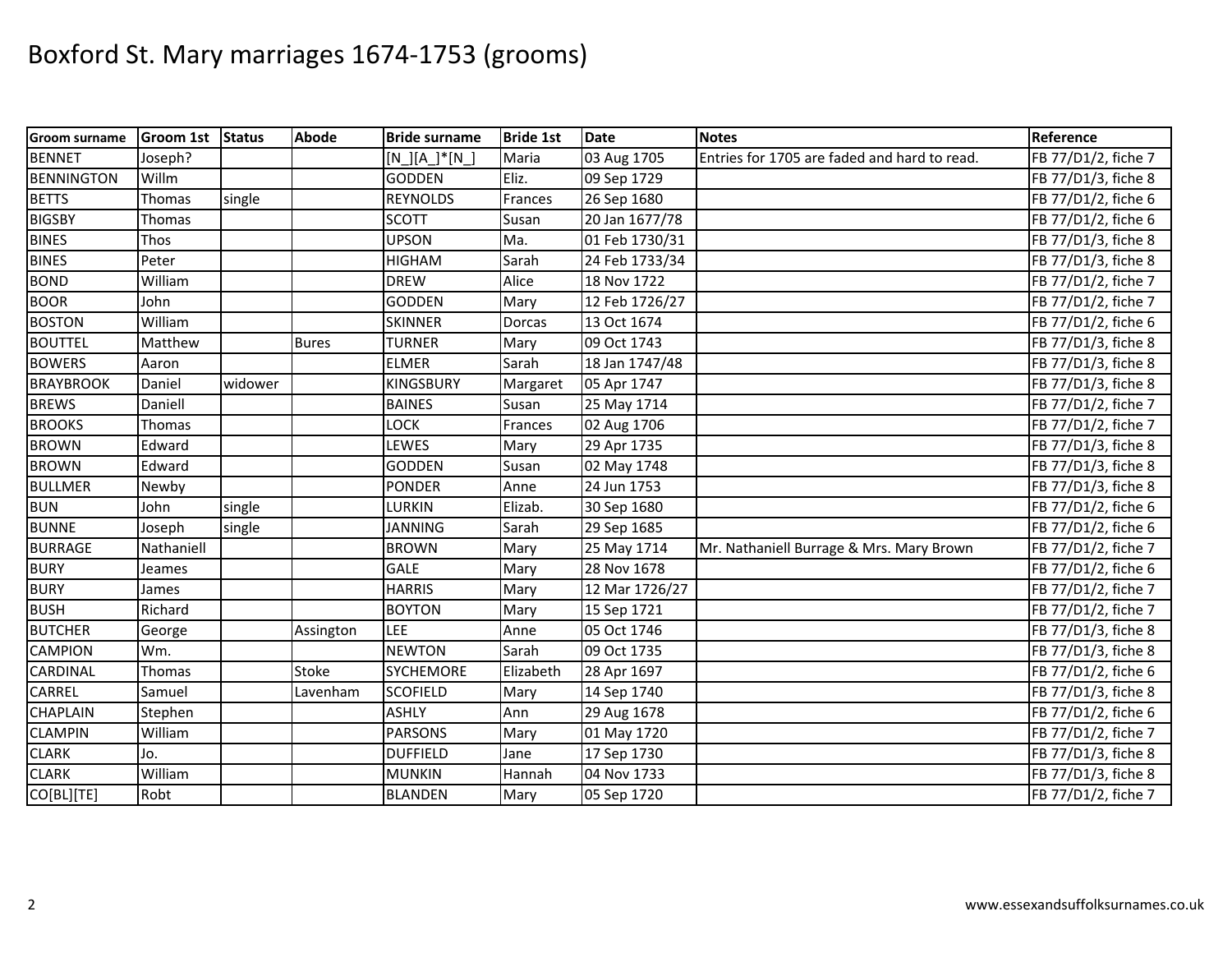| <b>Groom surname</b> | Groom 1st Status |         | <b>Abode</b> | <b>Bride surname</b> | <b>Bride 1st</b> | <b>Date</b>    | <b>Notes</b> | Reference           |
|----------------------|------------------|---------|--------------|----------------------|------------------|----------------|--------------|---------------------|
| CO[P_]LEE            | John             |         |              | <b>GODDEN</b>        | Elizabeth        | 25 Apr 1748    |              | FB 77/D1/3, fiche 8 |
| <b>CODD</b>          | Chapman          |         |              | <b>FREEMAN</b>       | Elizabeth        | 07 Apr 1722    |              | FB 77/D1/2, fiche 7 |
| <b>COOK</b>          | John             |         |              | <b>BECKWITH</b>      | Anne             | 18 Oct 1731    |              | FB 77/D1/3, fiche 8 |
| <b>COOK</b>          | Daniel           |         | Shelley      | <b>NEVE</b>          | Mary             | 06 Feb 1732/33 |              | FB 77/D1/3, fiche 8 |
| <b>COOPER</b>        | Thomas           | single  |              | <b>MASH</b>          | Elizabeth        | 10 Jun 1681    |              | FB 77/D1/2, fiche 6 |
| <b>COOPER</b>        | Thomas           |         |              | <b>RATCLIFF</b>      | <b>Bridgit</b>   | 18 Jan 1718/19 |              | FB 77/D1/2, fiche 7 |
| <b>COOPER</b>        | Thomas           |         |              | SPARROW              | Anne             | 05 Feb 1733/34 | By licence   | FB 77/D1/3, fiche 8 |
| <b>CUTCHEY</b>       | John             | single  |              | BE[LT]S              | Eliz.            | 01 Feb 1684/85 |              | FB 77/D1/2, fiche 6 |
| <b>DAY</b>           | Thomas           |         |              | <b>POWELL</b>        | Katherine        | 01 Jun 1717    |              | FB 77/D1/2, fiche 7 |
| <b>DOWNING</b>       | Joseph           | widower |              | <b>RAYMAN</b>        | Rebecca          | 19 Feb 1687/88 |              | FB 77/D1/2, fiche 6 |
| <b>DURRANT</b>       | Jeremiah         |         |              | <b>DEATH</b>         | Sarah            | 06 Oct 1745    |              | FB 77/D1/3, fiche 8 |
| <b>DYSTER</b>        | William          |         |              | <b>RATCLIFFE</b>     | Mary             | 01 Apr 1716    |              | FB 77/D1/2, fiche 7 |
| <b>EACY</b>          | John             |         |              | <b>HYHAM</b>         | Mary             | 13 Jul 1718    |              | FB 77/D1/2, fiche 7 |
| <b>EDWARDS</b>       | Mathew           |         |              | <b>BRUER</b>         | Anne             | 28 Nov 1678    |              | FB 77/D1/2, fiche 6 |
| ELDRED               | Robt             | single  |              | <b>REED</b>          | Sarah            | 27 Oct 1685    |              | FB 77/D1/2, fiche 6 |
| <b>ELMER</b>         | James            |         |              | <b>WHYSTON</b>       | Jane             | 31 Jan 1714/15 |              | FB 77/D1/2, fiche 7 |
| <b>ELMER</b>         | James            |         |              | <b>JOCELINE</b>      | Mary             | 03 Oct 1751    |              | FB 77/D1/3, fiche 8 |
| <b>ELMORE</b>        | James            | widower |              | <b>BASS</b>          | Ann              | 07 Oct 1680    |              | FB 77/D1/2, fiche 6 |
| <b>EVERARD</b>       | John             |         |              | <b>HORSELEY</b>      | Judith           | 02 Dec 1733    |              | FB 77/D1/3, fiche 8 |
| <b>EVERET</b>        | Robt.            |         |              | <b>HOUGH</b>         | Susan            | 11 Oct 1726    |              | FB 77/D1/2, fiche 7 |
| <b>FAIRS</b>         | John             |         |              | <b>AYLWOOD</b>       | Sarah            | 24 Aug 1733    |              | FB 77/D1/3, fiche 8 |
| <b>FAIRS</b>         | Samuel           |         |              | <b>HALLS</b>         | Margaret         | 22 Feb 1736/37 |              | FB 77/D1/3, fiche 8 |
| <b>FAIRS</b>         | Edward           |         |              | <b>BUMPSTED</b>      | Eliz.            | 07 Dec 1743    |              | FB 77/D1/3, fiche 8 |
| <b>FAIRS</b>         | Samuel           | widower |              | <b>FROST</b>         | Mary             | 01 Jul 1753    |              | FB 77/D1/3, fiche 8 |
| FENNING              | Thomas           |         |              | <b>HOLMES</b>        | Anne             | 13 Jan 1742/43 |              | FB 77/D1/3, fiche 8 |
| <b>FROST</b>         | John             |         |              | <b>ROGERS</b>        | Sarah            | 04 Apr 1676    |              | FB 77/D1/2, fiche 6 |
| <b>FULCHER</b>       | John             |         |              | <b>TURNER</b>        | Mary             | 09 Sep 1722    |              | FB 77/D1/2, fiche 7 |
| <b>GARDINER</b>      | Will.            |         |              | <b>OSBORNE</b>       | Sarah            | 24 May 1743    | By licence   | FB 77/D1/3, fiche 8 |
| <b>GARDINER</b>      | Newton           |         |              | <b>BACON</b>         | Dinah            | 07 Jul 1746    |              | FB 77/D1/3, fiche 8 |
| <b>GILBY</b>         | John             |         |              | <b>BETTS</b>         | Naomi            | 19 Oct 1676    |              | FB 77/D1/2, fiche 6 |
| <b>GILES</b>         | Thomas           |         |              | <b>TILL</b>          | Rose             | 20 Apr 1718    |              | FB 77/D1/2, fiche 7 |
| <b>GLOVER</b>        | Isaac            |         | Groton       | <b>MAN</b>           | Eliz.            | 28 Oct 1740    |              | FB 77/D1/3, fiche 8 |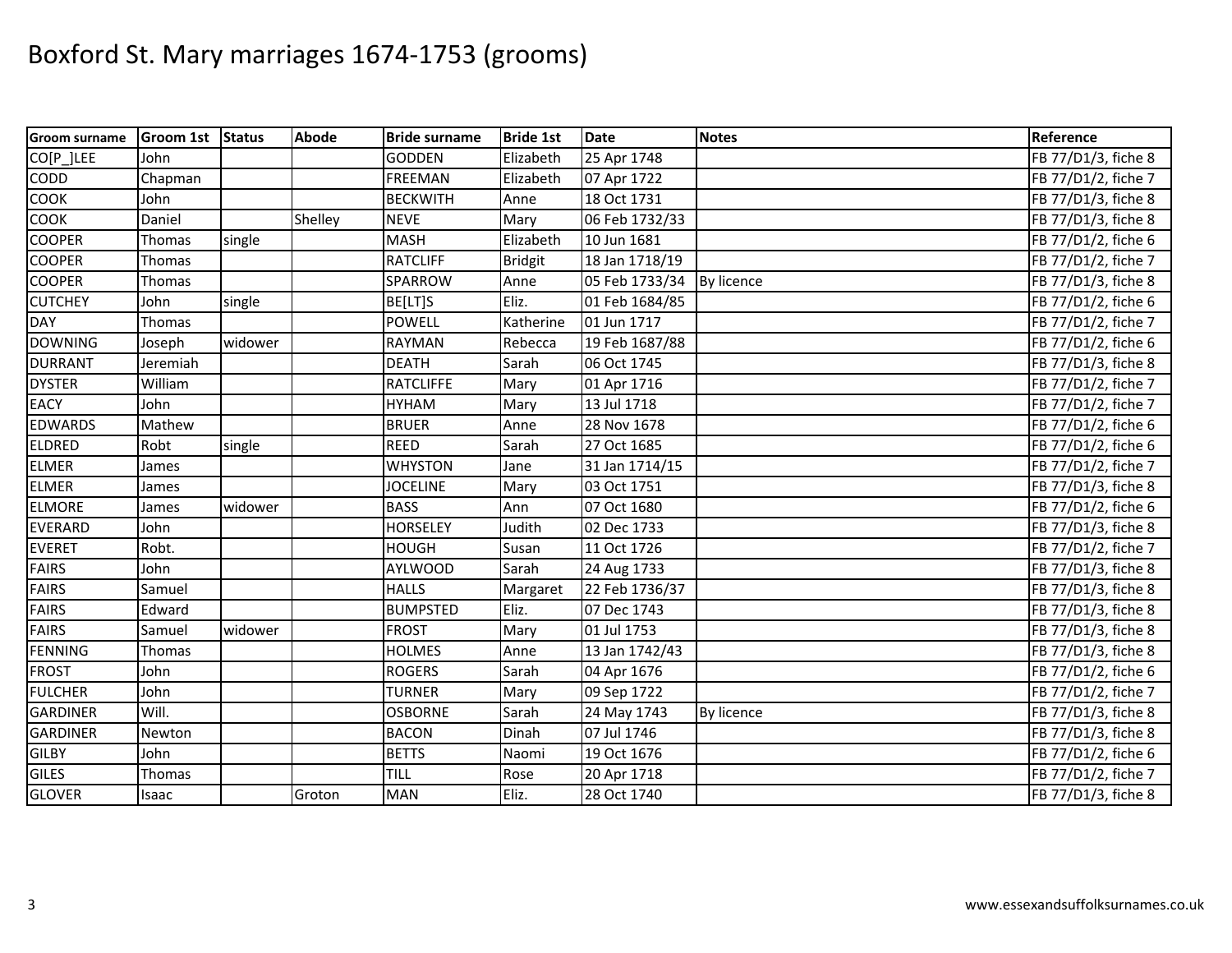| <b>Groom surname</b> | <b>Groom 1st</b> | <b>Status</b> | <b>Abode</b> | <b>Bride surname</b> | <b>Bride 1st</b> | <b>Date</b>               | <b>Notes</b>                                       | Reference           |
|----------------------|------------------|---------------|--------------|----------------------|------------------|---------------------------|----------------------------------------------------|---------------------|
| <b>GODDEN</b>        | Nathaniel        |               |              | <b>GODDEN</b>        | Rose             | 27 Apr 1731               |                                                    | FB 77/D1/3, fiche 8 |
| <b>GOLDING</b>       | Will.            |               | Lavenham     | <b>BAILEY</b>        | Eliz.            | 21 May 1738               | By licence                                         | FB 77/D1/3, fiche 8 |
| <b>GOLDING</b>       | Henry            |               |              | <b>MILLER</b>        | Mary             | 16 Mar 1741/42            | By licence                                         | FB 77/D1/3, fiche 8 |
| <b>GOSLIN</b>        | Jonathan         |               |              | LEWIS                | Susan            | 04 Jun 1723               |                                                    | FB 77/D1/2, fiche 7 |
| <b>GOSNAL</b>        | Martin           | single        |              | <b>LEIGHTON</b>      | Elizabeth        | 02 Feb 1681/82            |                                                    | FB 77/D1/2, fiche 6 |
| <b>GOYMER</b>        | Robert           |               |              | <b>NUTTON</b>        | Anne             | 03 Feb 1735/36            |                                                    | FB 77/D1/3, fiche 8 |
| <b>GRANGER</b>       | John             |               |              | <b>HAYWARD</b>       | Sarah            | 11 Oct 1736               |                                                    | FB 77/D1/3, fiche 8 |
| <b>GREEN</b>         | Thomas           | single        |              | <b>POTTER</b>        | Francis          | 15 Feb 1679/80            |                                                    | FB 77/D1/2, fiche 6 |
| <b>GREEN</b>         | Thomas           |               |              | WO[A ][BL]Y          | Eliz.            | 22 Jun 1718               |                                                    | FB 77/D1/2, fiche 7 |
| <b>GREENWOOD</b>     | Peter            | single        |              | <b>ASHLEY</b>        | Susan            | 20 Apr 1680               |                                                    | FB 77/D1/2, fiche 6 |
| <b>GRIMES</b>        | Wm.              |               |              | <b>BARBER</b>        | Sarah            | 21 Jul 1734               |                                                    | FB 77/D1/3, fiche 8 |
| <b>GULLIFER</b>      | Walter           |               |              | <b>COCK</b>          | Sarah            | 19 Aug 1712               |                                                    | FB 77/D1/2, fiche 7 |
| <b>GUNN</b>          | George           |               | Sudbury      | <b>UPSON</b>         | Sarah            | 29 Dec 1739               |                                                    | FB 77/D1/3, fiche 8 |
| GUNN                 | John             |               |              | <b>NUTTON</b>        | Mary             | 18 May 1750               |                                                    | FB 77/D1/3, fiche 8 |
| <b>HACKSEL</b>       | Robert           |               |              | <b>TURNER</b>        | Anne             | 08 Oct 1727               |                                                    | FB 77/D1/3, fiche 8 |
| <b>HALLEY</b>        | Stephen          |               |              | <b>WHITEING</b>      | Sarah            | 31 Oct 1687               |                                                    | FB 77/D1/2, fiche 6 |
| <b>HARBUT</b>        | James            |               |              | <b>LYSTER</b>        | <b>Tamesin</b>   | 05 Jan 1708/9             |                                                    | FB 77/D1/2, fiche 7 |
| <b>HARDY</b>         | John             |               |              | <b>CLERKE</b>        | Mary             | 07 Jul 1674               |                                                    | FB 77/D1/2, fiche 6 |
| <b>HARDY</b>         | John             | widower       |              | <b>BETTS</b>         | Mary             | 10 Apr 1681               |                                                    | FB 77/D1/2, fiche 6 |
| <b>HARDY</b>         | John             | widower       |              | <b>BETTS</b>         | Martha           | 01 Nov 1687               |                                                    | FB 77/D1/2, fiche 6 |
| <b>HARNE</b>         | Francis          |               | Debenham     | <b>STEGGAL</b>       | Elizabeth        | 02 Mar 1741/42            |                                                    | FB 77/D1/3, fiche 8 |
| <b>HASEL</b>         | Benjamin         | single        |              | COOKE                | Susan            | 15 Oct 1682               |                                                    | FB 77/D1/2, fiche 6 |
|                      |                  |               |              |                      |                  |                           | No date. Appears as first marriage in 1721, before |                     |
| <b>HATEN</b>         | Richard          |               |              | <b>PLAMPIN</b>       | Mary             | $* * 1721$                | one on 15 Sep.                                     | FB 77/D1/2, fiche 7 |
| <b>HAYWARD</b>       | Robert           | single        |              | <b>MOT</b>           | Rachel           | 04 May 1680               |                                                    | FB 77/D1/2, fiche 6 |
| <b>HAZEL</b>         | Stephen          |               | Edwardston   | <b>SIMONS</b>        | Mary             | 19 Sep 1745               |                                                    | FB 77/D1/3, fiche 8 |
| <b>HAZELL</b>        | John             |               |              | PEACHY               | Hannah           | 29 Apr 1752               |                                                    | FB 77/D1/3, fiche 8 |
| <b>HEDGE</b>         | Francis          |               |              | <b>COOKE</b>         | Susan            | 04 Feb 1676/77            |                                                    | FB 77/D1/2, fiche 6 |
| <b>HERBERT</b>       | John             | single        |              | <b>MILLS</b>         | Sarah            | 20 Jul 1679               |                                                    | FB 77/D1/2, fiche 6 |
| <b>HERBERT</b>       | James            |               |              | <b>FITCH</b>         | Sarah            | 13 Dec 1716               |                                                    | FB 77/D1/2, fiche 7 |
| <b>HERBERT</b>       | John             |               |              | <b>GRIMES</b>        | Sarah            | 22 Apr 1739               |                                                    | FB 77/D1/3, fiche 8 |
| <b>HERBERT</b>       | Joseph           |               | Sudbury      | <b>FOX</b>           | Anne             | 16 Mar 1741/42 By licence |                                                    | FB 77/D1/3, fiche 8 |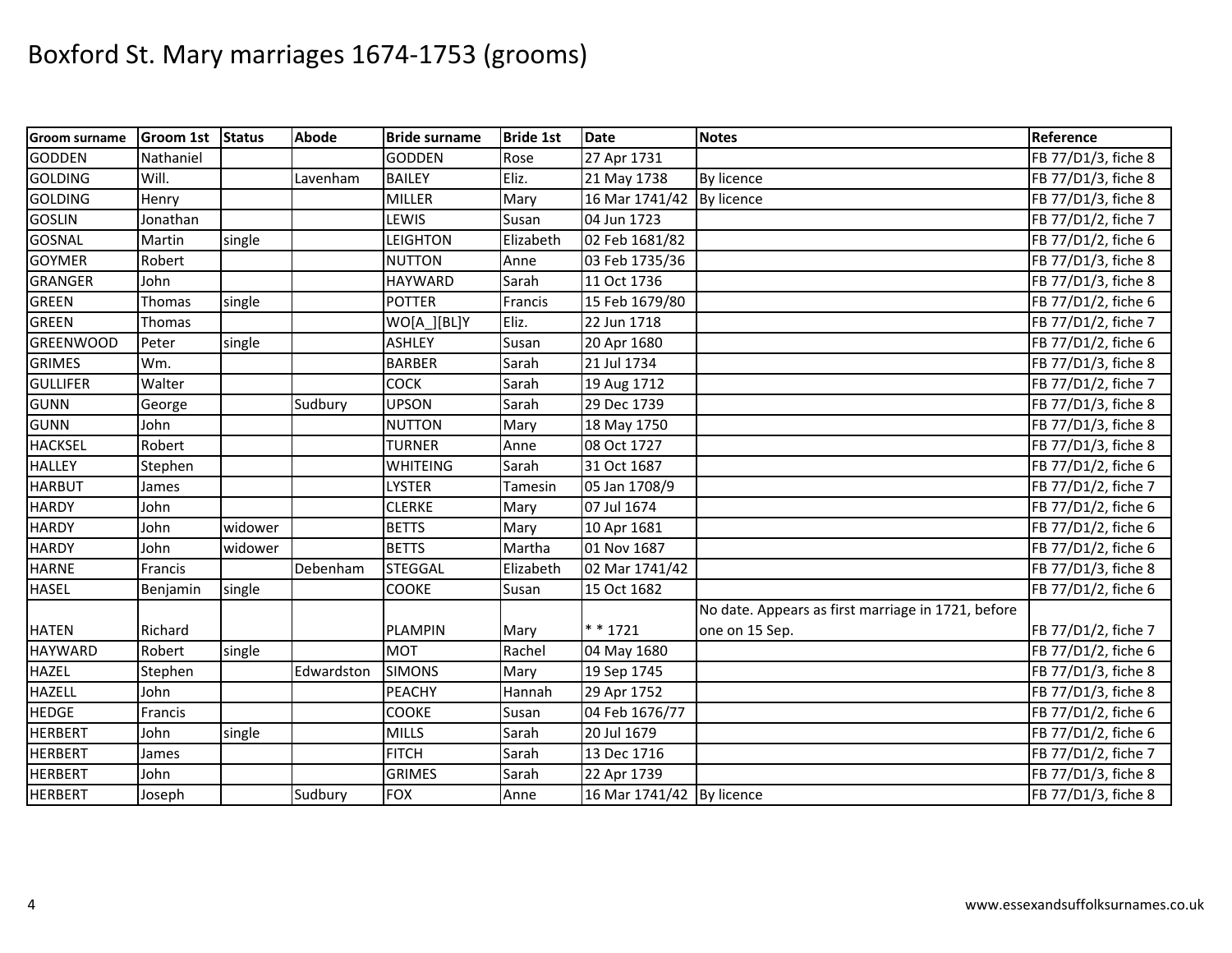| <b>Groom surname</b> | <b>Groom 1st</b> | <b>Status</b> | <b>Abode</b> | <b>Bride surname</b> | <b>Bride 1st</b> | <b>Date</b>    | <b>Notes</b>                                 | Reference           |
|----------------------|------------------|---------------|--------------|----------------------|------------------|----------------|----------------------------------------------|---------------------|
| <b>HERBERT</b>       | William          |               |              | <b>WILSON</b>        | Anne             | 30 Dec 1744    |                                              | FB 77/D1/3, fiche 8 |
| <b>HERBURT</b>       | Joseph           |               |              | PONDER               | Mary             | 19 Apr 1720    |                                              | FB 77/D1/2, fiche 7 |
| <b>HERRIDGE</b>      | John             |               |              | LOCK                 | Sarah            | 25 Jan 1736/37 |                                              | FB 77/D1/3, fiche 8 |
|                      |                  |               |              |                      |                  |                | Groom's first name lost on bottom of cropped |                     |
| <b>HIGHAM</b>        |                  |               |              | <b>FAIRS</b>         | Ma.              | 25 Dec 1730    | page.                                        | FB 77/D1/3, fiche 8 |
| <b>HIGHAM</b>        | James            |               |              | <b>BOREHAM</b>       | Sarah            | 24 Sep 1738    |                                              | FB 77/D1/3, fiche 8 |
| <b>HILL</b>          | Robt             | single        |              | <b>REYNOLDS</b>      | Eliz.            | 05 Feb 1684/85 |                                              | FB 77/D1/2, fiche 6 |
| <b>HILL</b>          | Robert           |               |              | <b>BOAR</b>          | Mary             | 02 Jan 1737/38 |                                              | FB 77/D1/3, fiche 8 |
| <b>HILLS</b>         | John             |               |              | <b>POTTER</b>        | Sarah            | 22 Apr 1677    |                                              | FB 77/D1/2, fiche 6 |
| <b>HOLMES</b>        | Edward           |               |              | <b>PARTRIDGE</b>     | Ann              | 24 Sep 1717    |                                              | FB 77/D1/2, fiche 7 |
| <b>HORSELEY</b>      | Richard          |               |              | <b>REED</b>          | Anne             | 06 May 1753    |                                              | FB 77/D1/3, fiche 8 |
| <b>HORSELY</b>       | John             |               |              | <b>PENNACK</b>       | Sarah            | 05 Nov 1727    |                                              | FB 77/D1/3, fiche 8 |
| <b>HORSELY</b>       | Thomas           |               |              | <b>ELDRED</b>        | Thomason         | 02 Aug 1727    |                                              | FB 77/D1/3, fiche 8 |
| <b>HORSELY</b>       | John             |               |              | <b>ANNIS</b>         | Sarah            | 15 Nov 1747    |                                              | FB 77/D1/3, fiche 8 |
| <b>HOY</b>           | Edmund           |               |              | <b>HEMPSTED</b>      | Sarah            | 01 Feb 1735/36 |                                              | FB 77/D1/3, fiche 8 |
| <b>HUNT</b>          | William          |               |              | <b>NICHOLSON</b>     | Mary             | 19 May 1695    |                                              | FB 77/D1/2, fiche 6 |
| <b>HYAM</b>          | James            |               |              | <b>RANDEL</b>        | Mary             | 20 Aug 1746    |                                              | FB 77/D1/3, fiche 8 |
| <b>HYHAM</b>         | John             |               |              | <b>GRIMWOOD</b>      | Susan            | 14 Jan 1695/96 |                                              | FB 77/D1/2, fiche 6 |
| <b>HYHAM</b>         | Edward           |               |              | <b>WARE</b>          | Elizabeth        | 10 Jul 1696    |                                              | FB 77/D1/2, fiche 6 |
| <b>JACKAMAN</b>      | John             |               |              | <b>FROST</b>         | Eliz.            | 29 Jun 1747    |                                              | FB 77/D1/3, fiche 8 |
| <b>JAMES</b>         | Vincent          |               |              | <b>ELMER</b>         | <b>Bridget</b>   | 26 Jan 1752    |                                              | FB 77/D1/3, fiche 8 |
| <b>JENNINGS</b>      | Jeoffrey         | widower       |              | SPOONER              | Elizabeth        | 04 Oct 1681    |                                              | FB 77/D1/2, fiche 6 |
| <b>JOCELINE</b>      | Jonathan         |               |              | <b>ELMER</b>         | Susan            | 08 Nov 1747    |                                              | FB 77/D1/3, fiche 8 |
| <b>JONES</b>         | Samuel           |               |              | <b>HERBERT</b>       | Martha           | 22 Apr 1739    |                                              | FB 77/D1/3, fiche 8 |
| KENNIGALL            | John             |               |              | <b>COOPER</b>        | Mary             | 26 May 1724    |                                              | FB 77/D1/2, fiche 7 |
| <b>KIDBEE</b>        | John             |               |              | <b>BACON</b>         | Rachell          | 02 Aug 1687    |                                              | FB 77/D1/2, fiche 6 |
| <b>KING</b>          | Henry            |               |              | STONE/STOW           | <b>Bridgett</b>  | 19 Jul 1674    | Bride's surname is either Stow or Stone      | FB 77/D1/2, fiche 6 |
| <b>KING</b>          | John             |               |              | <b>STOW</b>          | Rose             | 10 Jan 1674/75 |                                              | FB 77/D1/2, fiche 6 |
| <b>KING</b>          | Robert           |               |              | <b>HALL</b>          | Mary             | 16 Jan 1675/76 |                                              | FB 77/D1/2, fiche 6 |
| KING                 | Henry            | widower       |              | <b>HARDY</b>         | Sarah            | 16 Feb 1681/82 |                                              | FB 77/D1/2, fiche 6 |
| KING                 | Robert           |               |              | <b>DERSY</b>         | <b>Bridget</b>   | 25 May 1724    |                                              | FB 77/D1/2, fiche 7 |
| <b>KING</b>          | George           |               |              | GREGGS               | Mary             | 30 Sep 1739    |                                              | FB 77/D1/3, fiche 8 |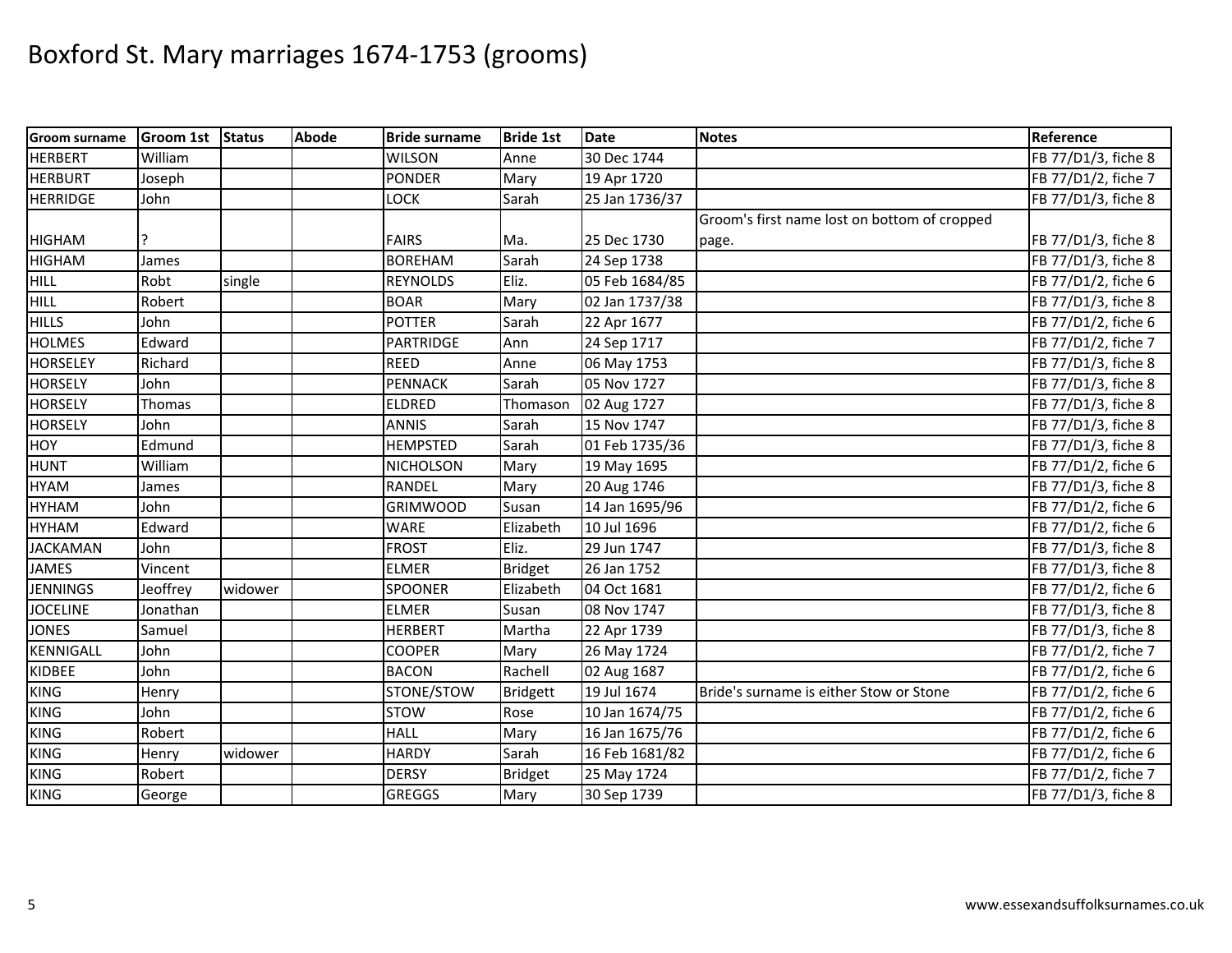| <b>Groom surname</b> | <b>Groom 1st</b> | <b>Status</b> | Abode   | <b>Bride surname</b> | <b>Bride 1st</b> | <b>Date</b>    | <b>Notes</b>                   | Reference           |
|----------------------|------------------|---------------|---------|----------------------|------------------|----------------|--------------------------------|---------------------|
| <b>KING</b>          | John             |               | Groton  | <b>FAIRS</b>         | Eliz.            | 04 Sep 1741    |                                | FB 77/D1/3, fiche 8 |
| <b>KING</b>          | William          |               |         | <b>BEESTON</b>       | Anne             | 27 Jan 1741/42 |                                | FB 77/D1/3, fiche 8 |
| <b>KING</b>          | Will.            |               |         | LOCK                 | Rachel           | 23 May 1743    |                                | FB 77/D1/3, fiche 8 |
| <b>KING</b>          | James            |               |         | MAY                  | Sarah            | 25 Sep 1750    |                                | FB 77/D1/3, fiche 8 |
| <b>KINGSBURY</b>     | Roger            |               |         | <b>BLOSS</b>         | Anne             | 18 Apr 1734    |                                | FB 77/D1/3, fiche 8 |
| <b>KNILES</b>        | Jeremiah         |               |         | WAT[W_]ER            | Mary             | 14 Oct 1718    |                                | FB 77/D1/2, fiche 7 |
| LAPPAGE              | Edward           |               |         | <b>STOW</b>          | Susan            | 02 Oct 1718    |                                | FB 77/D1/2, fiche 7 |
| LAWS                 | Henry            |               |         | <b>BYHAM</b>         | Rachell          | 06 Feb 1725/26 |                                | FB 77/D1/2, fiche 7 |
| LAWS                 | John             |               |         | <b>HILLS</b>         | Anne             | 19 May 1737    |                                | FB 77/D1/3, fiche 8 |
| <b>LEA</b>           | Thomas           | single        |         | SNELLING             | Sarah            | 05 Jan 1682/83 |                                | FB 77/D1/2, fiche 6 |
| LEE                  | Isaac            |               |         | <b>BERRY</b>         | Mary             | * * 1706       | Easter Monday 1706             | FB 77/D1/2, fiche 7 |
| LEE                  | Roger            |               |         | <b>PRICK</b>         | Eliz.            | 24 Apr 1735    |                                | FB 77/D1/3, fiche 8 |
| <b>LIMMER</b>        | Isaac            | single        |         | <b>GARDINER</b>      | Priscilla        | 14 Feb 1681/82 |                                | FB 77/D1/2, fiche 6 |
| LOCK                 | Roger            |               |         | <b>TURNER</b>        | Mary             | 18 May 1696    |                                | FB 77/D1/2, fiche 6 |
| LOCK                 | John             |               |         | <b>AILWOOD</b>       | Rachel           | 08 Oct 1732    |                                | FB 77/D1/3, fiche 8 |
| <b>LONDON</b>        | Thomas           |               | Sudbury | <b>MARTIN</b>        | Amy              | 17 Apr 1750    | The groom is Mr. Thomas London | FB 77/D1/3, fiche 8 |
| <b>LUMBER</b>        | Walter           | single        |         | <b>BROWNE</b>        | Rose             | 14 Oct 1679    |                                | FB 77/D1/2, fiche 6 |
| <b>MAN</b>           | William          |               |         | <b>HOWES</b>         | Elisabeth        | 29 Apr 1677    |                                | FB 77/D1/2, fiche 6 |
| <b>MAN</b>           | John             |               |         | <b>CHAPLIN</b>       | Margaret         | 16 Apr 1723    |                                | FB 77/D1/2, fiche 7 |
| <b>MAN</b>           | John             |               |         | <b>SPOONER</b>       | Sarah            | 22 Feb 1735/36 |                                | FB 77/D1/3, fiche 8 |
| <b>MARJORAM</b>      | Robert           |               |         | <b>HOLMES</b>        | Anne             | 02 Dec 1732    |                                | FB 77/D1/3, fiche 8 |
| <b>MARSH</b>         | Zachariah        | widower       |         | LOCK                 | Sarah            | 28 Oct 1679    |                                | FB 77/D1/2, fiche 6 |
| <b>MARTIN</b>        | Francis          |               |         | <b>PARSONS</b>       | Abigail          | 04 May 1736    |                                | FB 77/D1/3, fiche 8 |
| <b>MASH</b>          | Ja.              |               |         | <b>RATCLIFF</b>      | Su.              | 08 Oct 1730    |                                | FB 77/D1/3, fiche 8 |
| <b>MASKAL</b>        | John             |               |         | <b>EVERET</b>        | Judith           | 19 Oct 1743    |                                | FB 77/D1/3, fiche 8 |
| <b>MATCHET</b>       | Thomas           |               |         | <b>RUDKIN</b>        | Anne             | 15 Sep 1746    |                                | FB 77/D1/3, fiche 8 |
| <b>MATTACHKES</b>    | <b>Nicholas</b>  | single        |         | <b>PARMENTER</b>     | Alice            | 28 Sep 1682    |                                | FB 77/D1/2, fiche 6 |
| <b>MATTOCK</b>       | Joseph           |               |         | <b>WILLIS</b>        | Eliz.            | 08 Sep 1734    |                                | FB 77/D1/3, fiche 8 |
| <b>MERCHANT</b>      | Will.            |               |         | <b>OSBORNE</b>       | Anne             | 16 Jun 1743    |                                | FB 77/D1/3, fiche 8 |
| MICKLEFIELD          | John             |               |         | <b>GOYMER</b>        | Sarah            | 15 Oct 1741    |                                | FB 77/D1/3, fiche 8 |
| <b>MILWARD</b>       | Peter            | single        |         | WEAVER               | Alice            | 24 Jun 1680    |                                | FB 77/D1/2, fiche 6 |
| <b>MINTER</b>        | Richard          | widower       |         | <b>GIBLINS</b>       | Ann              | 15 Feb 1679/80 |                                | FB 77/D1/2, fiche 6 |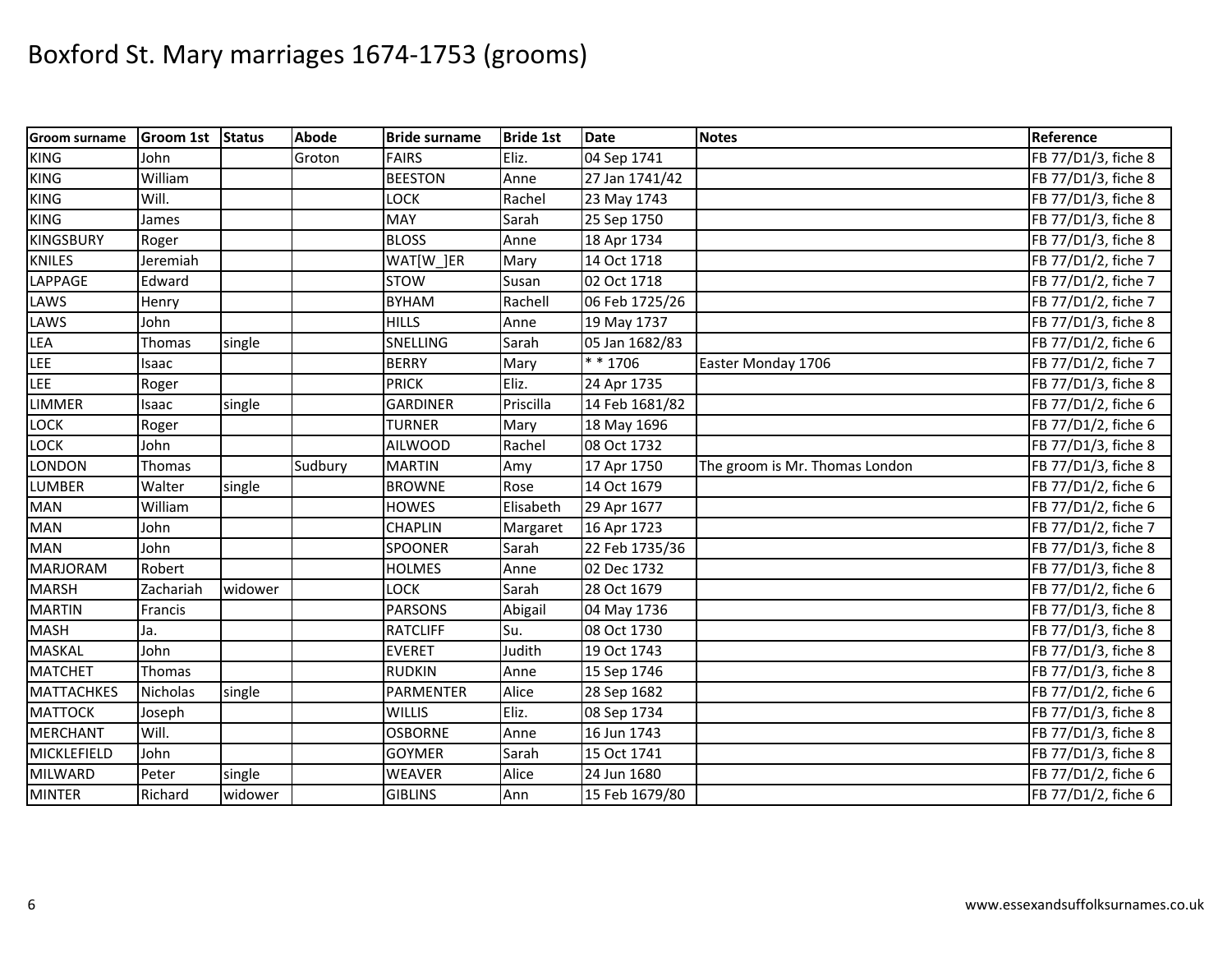| <b>Groom surname</b> | <b>Groom 1st</b> | <b>Status</b> | <b>Abode</b> | <b>Bride surname</b> | <b>Bride 1st</b> | <b>Date</b>    | <b>Notes</b>                            | Reference           |
|----------------------|------------------|---------------|--------------|----------------------|------------------|----------------|-----------------------------------------|---------------------|
| <b>MOSS</b>          | Richard          | widower       |              | <b>CASTON</b>        | Elizabeth        | 05 Jun 1753    |                                         | FB 77/D1/3, fiche 8 |
| <b>MUNKIN</b>        | John             |               |              | <b>MINTER</b>        | Anne             | 06 Feb 1727/28 |                                         | FB 77/D1/3, fiche 8 |
| <b>NAILOR</b>        | John             |               |              | <b>KING</b>          | Mary             | 19 Feb 1750/51 |                                         | FB 77/D1/3, fiche 8 |
| <b>NEWMAN</b>        | William          |               |              | <b>GODDING</b>       | Elizabeth        | * Oct 1748     | Day of month not in register.           | FB 77/D1/3, fiche 8 |
| <b>NORTON</b>        | John             |               |              | <b>STANARD</b>       | Margaret         | 18 Jun 1732    |                                         | FB 77/D1/3, fiche 8 |
| <b>NUTTON</b>        | Edward           |               |              | <b>BYHAM</b>         | Rachell          | 16 Nov 1718    |                                         | FB 77/D1/2, fiche 7 |
| <b>PARSONS</b>       | Joseph           |               |              | <b>TAYLOR</b>        | Eliz.            | 06 Jul 1736    |                                         | FB 77/D1/3, fiche 8 |
| PARTRIDGE            | John             |               |              | <b>GOYMER</b>        | Eliz.            | 25 Nov 1733    |                                         | FB 77/D1/3, fiche 8 |
| <b>PARTRIDGE</b>     | Sam.             |               |              | <b>CULF</b>          | Martha           | 22 Sep 1734    |                                         | FB 77/D1/3, fiche 8 |
| PEGG                 | Robert           |               |              | <b>ROUGHTON</b>      | Susan            | 20 Oct 1747    |                                         | FB 77/D1/3, fiche 8 |
| <b>PEGGS</b>         | John             |               |              | <b>DEEKS</b>         | Anne             | 31 Dec 1744    |                                         | FB 77/D1/3, fiche 8 |
| <b>PHILIPS</b>       | George           |               |              | <b>BAKER</b>         | Sarah            | 19 Nov 1693    |                                         | FB 77/D1/2, fiche 6 |
| <b>PIERCE</b>        | Ralph            |               |              | <b>SIMONS</b>        | Ma.              | 17 May 1730    |                                         | FB 77/D1/3, fiche 8 |
| PILGRIM              | Richard          | widower       |              | <b>BUMPSTED</b>      | Susan            | 19 Jul 1752    |                                         | FB 77/D1/3, fiche 8 |
| PINCH                | John             |               |              | <b>MANHOOD</b>       | Thomasin         | 10 Jun 1677    |                                         | FB 77/D1/2, fiche 6 |
| PINCHON              | Walter           |               |              | <b>BASSETT</b>       | Sarah            | 12 Feb 1688/89 | Mr. Walter Pinchon & Mrs. Sarah Bassett | FB 77/D1/2, fiche 6 |
| <b>PLAMPIN</b>       | John             |               |              | <b>NUTTON</b>        | Ann              | 01 Jan 1718/19 |                                         | FB 77/D1/2, fiche 7 |
| <b>PONDER</b>        | Jacob            |               |              | <b>KING</b>          | Sarah            | 23 May 1676    |                                         | FB 77/D1/2, fiche 6 |
| <b>PONDER</b>        | Agabus           |               |              | <b>WHALE</b>         | Ann              | 09 Nov 1714    |                                         | FB 77/D1/2, fiche 7 |
| <b>PONDER</b>        | Ste.             |               |              | <b>WASE</b>          | Rose             | 29 Sep 1730    |                                         | FB 77/D1/3, fiche 8 |
| <b>PONDER</b>        | Stephen          | widower       |              | <b>PEGGS</b>         | Mary             | 21 Jan 1753    |                                         | FB 77/D1/3, fiche 8 |
| <b>POTTER</b>        | Thomas           | widower       |              | <b>POWLING</b>       | Mary             | 14 Jan 1682/83 |                                         | FB 77/D1/2, fiche 6 |
| <b>PRICK</b>         | John             |               |              | <b>BUMPSTEAD</b>     | Anne             | 02 Nov 1676    |                                         | FB 77/D1/2, fiche 6 |
| <b>REED</b>          | John             |               |              | <b>SCOFIELD</b>      | Jane             | 10 Jul 1748    |                                         | FB 77/D1/3, fiche 8 |
| <b>RICCARD</b>       | Joseph           |               |              | <b>BOND</b>          | Mary             | 19 Dec 1747    |                                         | FB 77/D1/3, fiche 8 |
| RICHARDSON           | William          |               | Hadleigh     | <b>TAYLOR</b>        | Anne             | 07 Dec 1752    | By licence.                             | FB 77/D1/3, fiche 8 |
| <b>ROBERTSON</b>     | James            |               |              | <b>HACKSEL</b>       | Eliz.            | 29 Feb 1727/28 |                                         | FB 77/D1/3, fiche 8 |
| <b>ROBINSON</b>      | Richard          |               |              | <b>HAFFORD</b>       | Abigall          | 05 Jul 1696    |                                         | FB 77/D1/2, fiche 6 |
| <b>RUDKIN</b>        | James            |               |              | <b>STEARNS</b>       | Anne             | 08 Jun 1731    | By licence                              | FB 77/D1/3, fiche 8 |
| <b>RUDLAND</b>       | John             |               |              | SEAGER               | Eliz.            | 01 Dec 1721    |                                         | FB 77/D1/2, fiche 7 |
| <b>RUDLAND</b>       | John             |               |              | <b>WHITE</b>         | Mary             | 21 Sep 1733    |                                         | FB 77/D1/3, fiche 8 |
| SALMONS              | John             |               |              | <b>KING</b>          | Lettice          | 21 Apr 1745    |                                         | FB 77/D1/3, fiche 8 |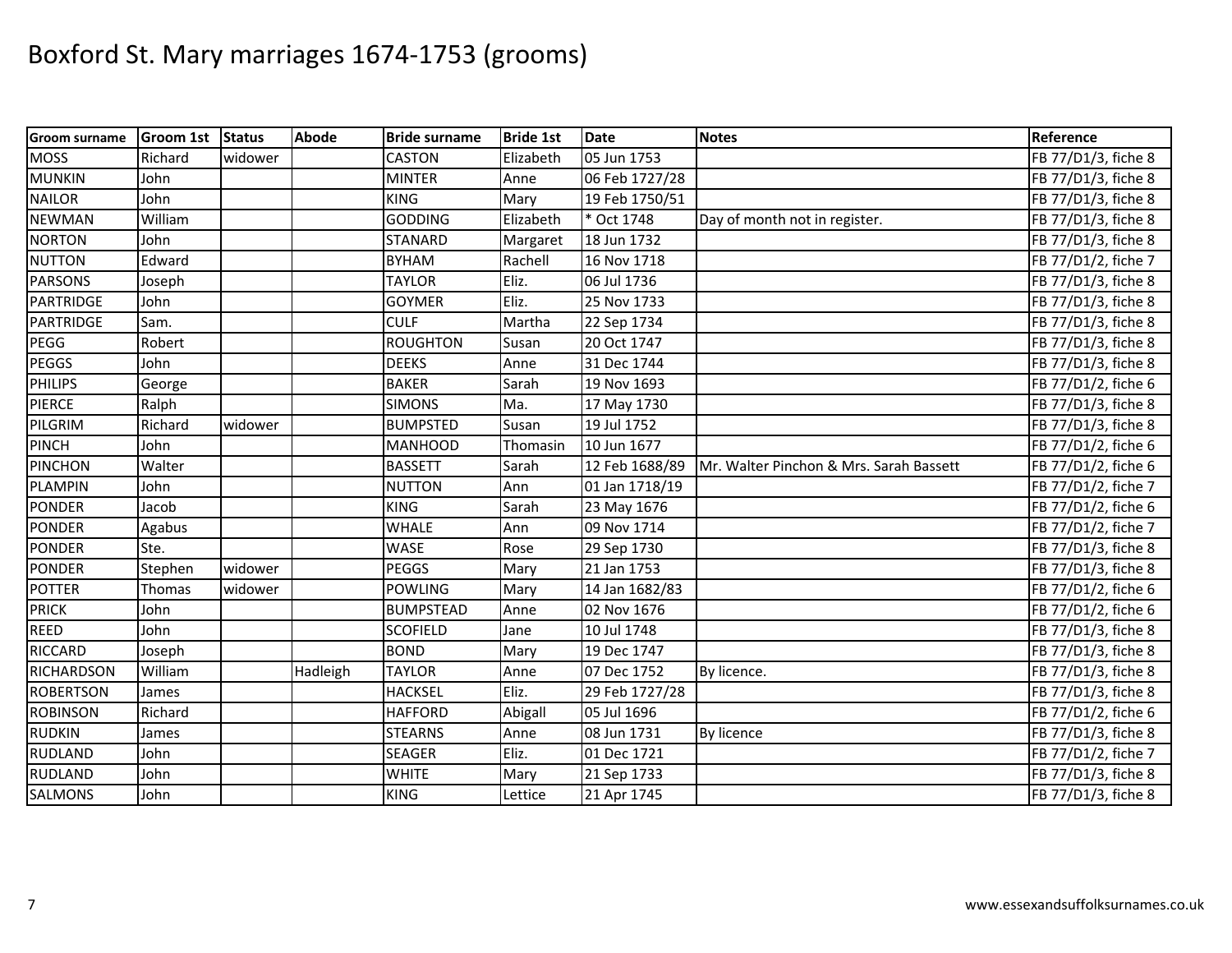| Groom surname    | <b>Groom 1st</b> | <b>Status</b> | <b>Abode</b> | <b>Bride surname</b> | <b>Bride 1st</b> | <b>Date</b>    | <b>Notes</b>                                                                                      | Reference           |
|------------------|------------------|---------------|--------------|----------------------|------------------|----------------|---------------------------------------------------------------------------------------------------|---------------------|
| <b>SCARF</b>     | Henry            |               |              | <b>MAN</b>           | Mary             | 25 Oct 1747    |                                                                                                   | FB 77/D1/3, fiche 8 |
| <b>SCOWEN</b>    | Thomas           |               |              | <b>RENNINGTON</b>    | Eliz.            | 06 Feb 1739/40 |                                                                                                   | FB 77/D1/3, fiche 8 |
| <b>SCOWEN</b>    | Thomas           |               |              | <b>TURPENTINE</b>    | Mary             | 04 Jun 1745    |                                                                                                   | FB 77/D1/3, fiche 8 |
| <b>SCOWEN</b>    | Daniel           |               |              | <b>WASS</b>          | Rachel           | 08 Oct 1745    |                                                                                                   | FB 77/D1/3, fiche 8 |
| <b>SCOWEN</b>    | James            |               |              | <b>FELGATE</b>       | Sarah            | 15 Oct 1749    |                                                                                                   | FB 77/D1/3, fiche 8 |
| <b>SEABER</b>    | Richard          |               |              | <b>ARDLEY</b>        | Mary             | 10 May 1750    |                                                                                                   | FB 77/D1/3, fiche 8 |
| <b>SIDEY</b>     | <b>Barnabas</b>  |               |              | <b>SIDEY</b>         | Eliz.            | 28 Feb 1744/45 |                                                                                                   | FB 77/D1/3, fiche 8 |
| <b>SIDEY</b>     | <b>Barnabas</b>  |               |              | <b>BATEMAN</b>       | Hannah           | 24 Jan 1750/51 |                                                                                                   | FB 77/D1/3, fiche 8 |
| <b>SIMONS</b>    | John             |               |              | <b>STAPLETON</b>     | Mary             | 29 Mar 1719    |                                                                                                   | FB 77/D1/2, fiche 7 |
| <b>SIMONS</b>    | Henry            |               |              | D[E]                 | Mary             | 28 Nov 1721    | Bride's surname has faded.                                                                        | FB 77/D1/2, fiche 7 |
| <b>SKITTER</b>   | James            |               |              | <b>TILL</b>          | Mary             | 06 Jul 1718    |                                                                                                   | FB 77/D1/2, fiche 7 |
| <b>SKITTER</b>   | James            |               |              | <b>BLOMFIELD</b>     | Sarah            | 08 Oct 1751    |                                                                                                   | FB 77/D1/3, fiche 8 |
| <b>SMITH</b>     | Robert           |               |              | <b>BROND</b>         |                  | 16 Apr 1676    | The bride is The Widdow Brond                                                                     | FB 77/D1/2, fiche 6 |
| <b>SMITH</b>     | Joseph           |               |              | <b>GOLDEN</b>        | Mary             | 03 Apr 1727    | Comes at end of marriages for 1727 - might have<br>been entered late, or may be for 1728 instead. | FB 77/D1/3, fiche 8 |
| <b>SMITH</b>     | Thomas           |               |              | WASS                 | Hannah           | 22 Apr 1753    |                                                                                                   | FB 77/D1/3, fiche 8 |
| SOWMAN           | John             |               |              | LOCKE                | Frances          | 10 Oct 1746    |                                                                                                   | FB 77/D1/3, fiche 8 |
| SPENCER          |                  |               |              | <b>BROWN</b>         | Martha           | 18 Sep 1708    | Mr. Spencer & Mrs. Martha Brown                                                                   | FB 77/D1/2, fiche 7 |
| <b>STANARD</b>   | Jerem.           |               |              | <b>KING</b>          | Mary             | 25 Dec 1734    |                                                                                                   | FB 77/D1/3, fiche 8 |
| <b>STAPLETON</b> | Isaac            | single        |              | <b>TAYLOR</b>        | <b>Bridget</b>   | 11 Sep 1681    |                                                                                                   | FB 77/D1/2, fiche 6 |
| <b>STAPLETON</b> | Isaac            |               |              | <b>HOLDER</b>        | Hannah           | 06 May 1742    |                                                                                                   | FB 77/D1/3, fiche 8 |
| <b>STAPLETON</b> | Isaac            | widower       |              | <b>COOPER</b>        | Eliz.            | 21 Apr 1747    |                                                                                                   | FB 77/D1/3, fiche 8 |
| STEPHENSON?      | James            |               |              | <b>FURROW</b>        |                  | 25 Sep 1705    | Entries for 1705 are faded and hard to read.                                                      | FB 77/D1/2, fiche 7 |
| <b>STRATFORD</b> | Jonathan         |               |              | <b>STOCKING</b>      | Susan            | 24 May 1676    |                                                                                                   | FB 77/D1/2, fiche 6 |
| T[O ]LER         | William          |               |              | <b>HALL</b>          | Hannah           | 11 Jul 1678    |                                                                                                   | FB 77/D1/2, fiche 6 |
| TAILLS?          | Samuell          |               |              | LOCK                 | Susan?           | 05 Oct 1705    | Entries for 1705 are faded and hard to read.                                                      | FB 77/D1/2, fiche 7 |
| <b>THOMPSON</b>  | Will.            |               | Hadleigh     | <b>BRAYBROOK</b>     | Anne             | 20 Nov 1743    |                                                                                                   | FB 77/D1/3, fiche 8 |
| <b>TIFFEN</b>    | Tho.             |               | Melford      | <b>HART</b>          | Eliz.            | 08 Nov 1743    | By licence                                                                                        | FB 77/D1/3, fiche 8 |
| <b>TILL</b>      | Thomas           |               |              | PRIGG                | Grace            | 22 Apr 1722    |                                                                                                   | FB 77/D1/2, fiche 7 |
| TILL             | John             |               |              | <b>HATCH</b>         | Mary             | 20 Nov 1753    |                                                                                                   | FB 77/D1/3, fiche 8 |
| <b>TRUEMAN</b>   | Uriah            | single        |              | <b>ROGERS</b>        | Mary             | 19 Feb 1681/82 |                                                                                                   | FB 77/D1/2, fiche 6 |